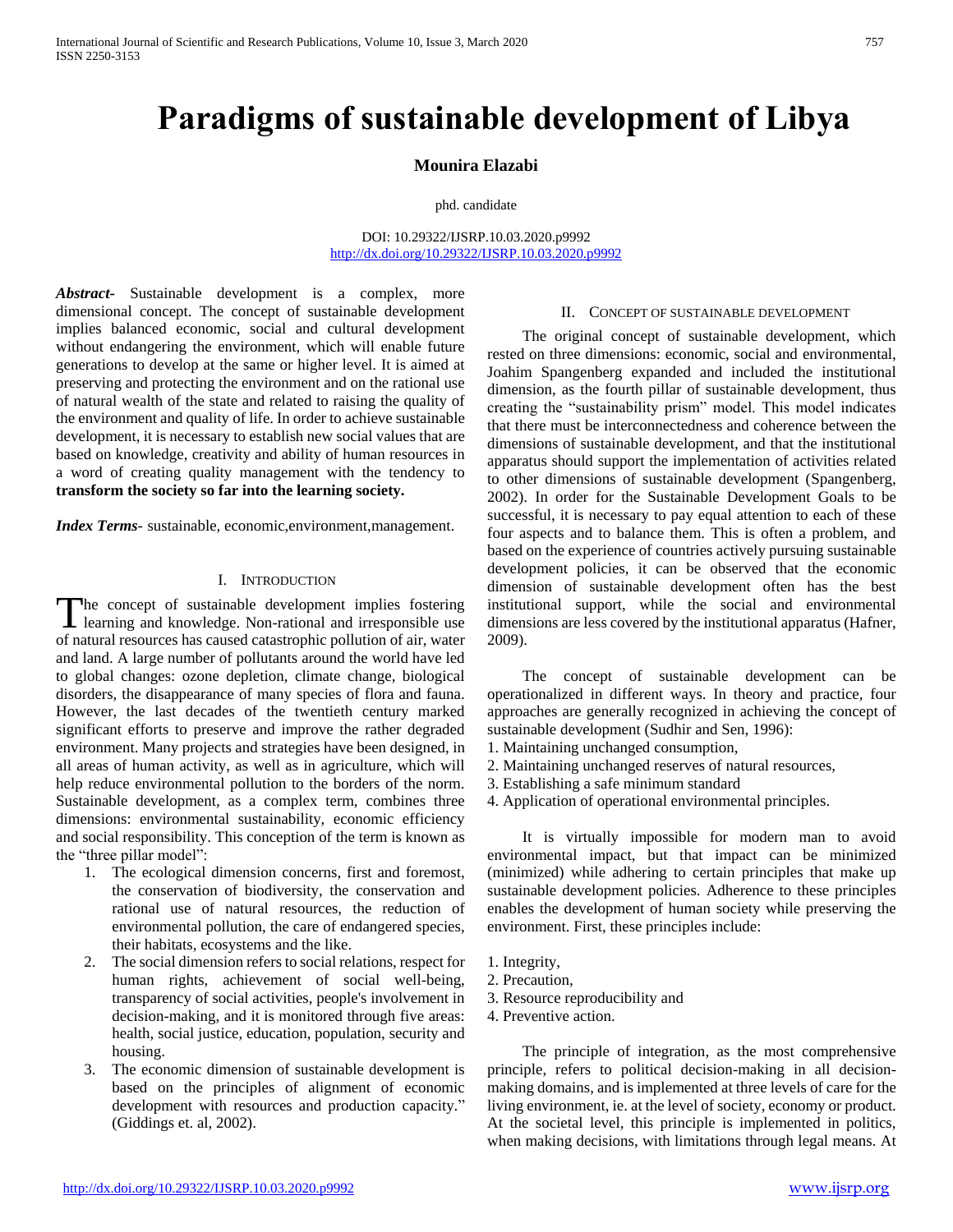this level, the public or the general population is involved in environmental care, which is achieved by developing public awareness and acquiring adequate knowledge of all aspects of environmental protection. At the economy level, it involves the introduction of legal obligations for legal entities to manage all types of waste responsibly and integrated waste management. At the product level, a legal obligation for the manufacturer to predefine the environmental impact of the product is created, as a preventive measure, integrally throughout the product life cycle, ie. from raw materials and production to waste.

# **III.** DETERMINANTS OF SUSTAINABLE DEVELOPMENT

 If the determinants of sustainable development are well recognized and define, then it is possible to establish an appropriate model (models), sustainable development of Libya. The concept of sustainable development must improve social inequalities and environmental damage, while maintaining a sound economic basis. Preserving natural capital is essential for sustainable economic production and intergenerational equity. From an ecological perspective, both the population and the total demand for resources should be limited in size, and the ecosystem integrity and species diversity should be maintained. Social equity, the fulfillment of basic health and educational needs, and the participatory character of democracy are key elements of development and are linked to environmental sustainability. Taken together, these principles clearly point to new guidelines for process development. One of the ways to contribute to the preservation of natural infections is the ecological system of food production, that is, organic farming. This mode of production works in accordance with the principles of sustainable development. The general hypothesis that if they are well recognized and define the determinants of sustainable development then it is possible to establish the appropriate model (models), sustainable development of Libya. Of course, all actors from the Government of Libya to the local population should be involved. Before that, it is necessary to look at the necessary conditions, which implies the cessation of all types of divisions in Libya. Then it is necessary to analyze the existing situation of all determinants, to make preparations, to take appropriate measures, to implement previously prepared plans, and finally to make decisions that will support sustainable development in Libya at all levels from local to national. In doing so, it is necessary to start from smaller goals because the goals of sustainable development are higher, they are a bigger obstacle for the actors involved in it, and it is more difficult to achieve them.

# IV. SUSTAINABLE DEVELOPMENT PARADIGMS

 The strong normative nature of the sustainability of the development concept makes analytical analysis difficult. Nonetheless, the three principles outlined above are echoed on a healthy scale level. They meet the earlier criterion for a powerful, easy to understand concept which may have wide applicability. If we were to get closer to achieving this triple goals, the world would be a better place - and equally surely we will often be short on respect for all three goals. It may be easier to identify unsustainability than sustainability - and identifying unsustainability can motivate us to take the necessary political action. It is instructive to examine the problem from the perspectives of different disciplines. Certainly, the set goals require insights from multiple disciplines. Economists, one might assume, would strive to give greater weight to economic goals, environmentalists to environmental dimensions, and social theorists on social issues. However, before we try to balance these different perspectives, we need to understand them and explore their inner logic. Each of the three areas is commonly referred to as a system: the economic system, the ecological system and the social system have their own logic. This is an impossible task to analyze all these systems at once. We must therefore start by considering each separately, as suggested in the Balaton report on sustainability indicators: "The total system of which human society is a part and on which it depends on support consists of a large number of component systems. The whole cannot function properly and is not sustainable if the individual component systems cannot function properly. Sustainable development is only possible if the component systems, as well as the overall system, are sustainable. Despite the uncertainty about the direction of sustainable development, it is necessary to identify the essential components of the system and define indicators that can provide essential and reliable information on the sustainability of each and the overall system.

 This implies that we can use different indicators to measure different dimensions of sustainability. Indicators imply measurement; measurement involves a theoretical definition measurement concepts. Proponents of sustainable development, as we have observed, recognize the social the development component as an essential part of the new paradigm (Holmberg, 1992). In doing so, they confirm the significance of a much older perspective. A "human development" approach that emphasizes issues of necessities and equality, it is well established in the history of economic theory.

# V. PARADIGMS OF SUSTAINABLE DEVELOPMENT OF LIBYA

 One of the main priorities for achieving sustainable development is the protection and improvement of the environment and the rational use of natural resources. The adoption and implementation of the National Strategies for the Sustainable Use of Resources and Commodities will have the effect of reducing the pressure on natural resources. In order to integrate environmental policy into other sectoral policies, especially in the field of spatial and urban planning, capacities for the implementation of strategic environmental impact assessment, policies, plans and programs in line with the law should be strengthened. The development of cleaner technologies, increased energy efficiency and the use of renewable energy sources will certainly have the effect of reducing environmental pollution. The biggest potential for increasing energy efficiency is the reduction of thermal energy consumption (estimated by more than 50%) by improved insulation in buildings and the reduction in the number of households using electricity for heating. There is great potential for improving energy efficiency in the industrial sector as well. Promoting renewable energy sources requires the introduction of incentive measures, which can encourage private investment in the energy sector and strengthen competitiveness in the energy and economy sectors in general. Energy stability and security can be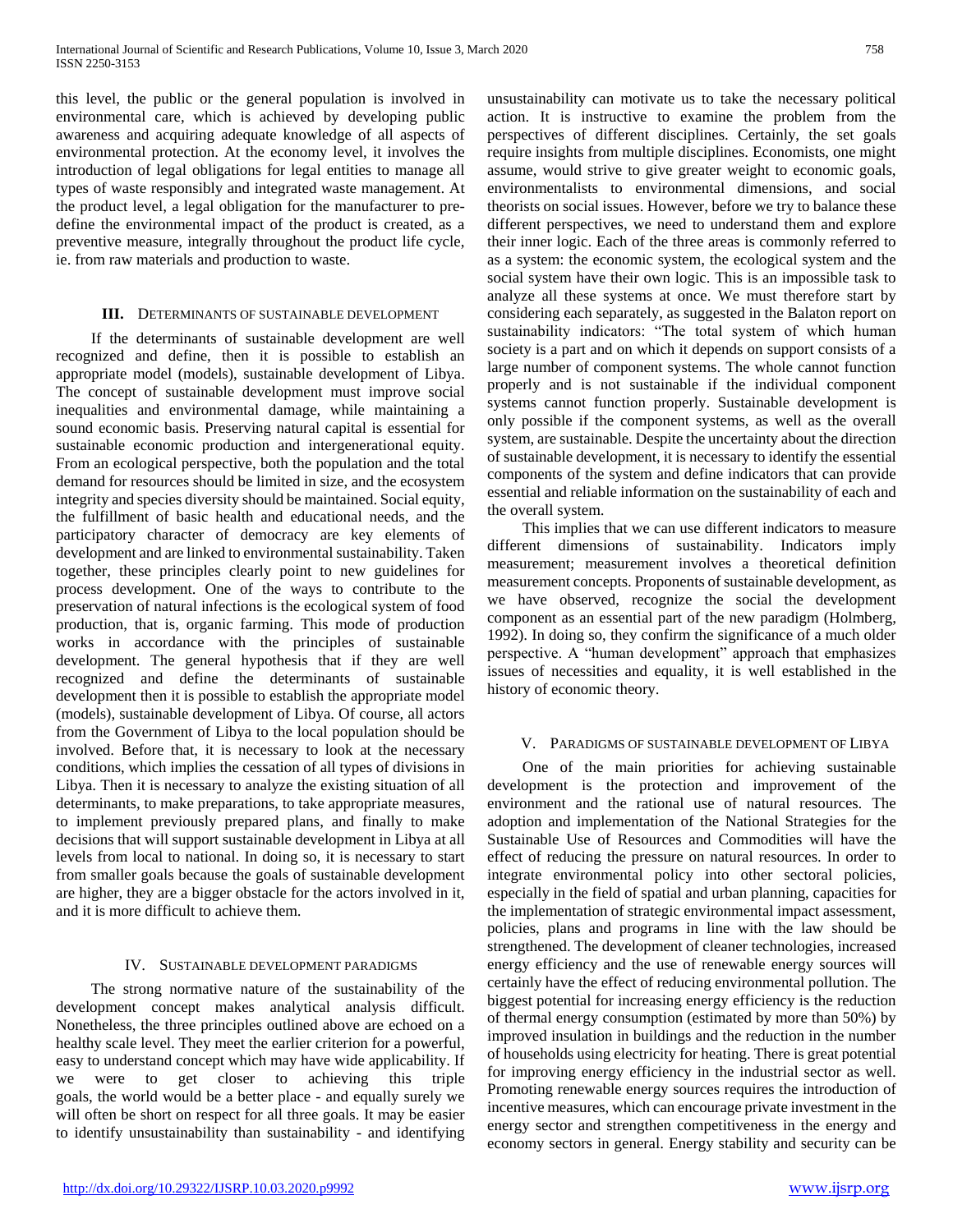achieved by saving non-renewable energy sources at the expense of greater use of renewable energy and by saving and rationalizing consumption. Sustainable development means agreeing on the balance of three different processes: economic development, community development and environmental development. The importance of maintaining a balance between these three processes can be demonstrated by the example of any major city. For example, if local water supply is not satisfactory (economic dimension of development), if water is not chemically and bacteriologically correct and not enough (ecological dimension), and if water is not available to all residents (social dimension), then the quality of life and attractiveness of the city will to decline. In developing countries, structural transformation is carried out with the effective development of the state. A successful state is one that brings long-term growth and structural transformation as its primary goal and strives to devise policies and institutions that facilitate the evolution of the economic system so that the goals of economic development are achieved. The Libyan state will need to take on not only a development role, but also a broader role of sustainable development for the country to be successful.

 Promoting economic development is not the only task. Successful developed countries have a common approach to government. Creating dynamic development and focusing the private sector should be at the heart of policy to promote sustainability by the developing country. The key elements of the Libyan government's strategy should be public investment, private investment, as well as rules in the manufacturing sector, in order to generate a strong private sector response aimed at increasing investment and technological change in the development directions the government wants to achieve. The state of Libya should see the environment as an essential component of its development strategy, so that the state has a leading role in formulating a vision that sets clear goals to change the structure of the economy, include in the relative separation of resource use and environmental impact, as well as increase human well-being. in the short, medium and long term. It should also formulate a number of appropriate policies, regulations and incentives to ensure the successful achievement of the Sustainable Development Goals and take the necessary measures, through key actors, and in particular in the private sector, to ensure their effective implementation. In the Libyan context, a major negative side effect of the structural adjustment phase is the erosion of state capacities. Building the capacity of developing countries to formulate and implement structural transformation policies will thus be a major challenge for the new Libyan state.

 One important area where much more work is needed is for the Libyan government to establish a system for monitoring and evaluating progress towards sustainability. This should include strengthening statistical capacity in the design of sustainability indicators, using the national system through environmental monitoring, and monitoring the productivity of resources, strengthening institutional capacity to monitor sustainable development goals over a period of time towards progress towards these indicators. The Libyan government must play a leading role in formulating and implementing a sustainable development strategy, creating an appropriate environment, including support measures, to establish them internationally. This can be interpreted in various ways. The critical strategic issue facing the Libyan government in developing a sustainability strategy is a matter of priority. However, strategic choices can be identified from assessing the relative advantage of sector-level measures, targeting economic sectors where resource use has been found to be more intensive, such as agriculture, industry, energy and construction. At the same time, the government can assess the relative advantages of measures to improve the sustainable use of special renewable and non-renewable resources, such as water, land, fossil fuels, materials and metals and minerals. Libya must aim not only at industrial development, but also at improving resource efficiency and mitigating pollution and waste generation. Libya has significant amounts of natural resources (oil and gas) that are the main driver of economic growth. But these resources are non-renewable, which means that spending them will limit the ability of future generations to meet their needs. In addition, mismanagement of resources often exacerbates economic instability, social conflicts and environmental problems in Libya. One of the challenges facing the government of Libya is how to use its resources for productive purposes and manage them in a way that improves living standards for present and future generations.

# VI. CONCLUSION

 Libya and the whole region of North Africa suffer from the serious effects of climate change. Recurrent severe droughts and other natural disasters cause famine, environmental degradation, poverty and economic hardship in Libya and the region. The impact of climate change is exacerbated by inadequate water management facilities and poor water practices, inefficient and outdated water production facilities. The insufficient quantity and uneven distribution of precipitation and high temperatures in certain periods make the situation more than critical. The consequences include lack of water and food for animals and humans, leading to a high incidence of hunger and loss of life for humans and animals across the region. In order to overcome this nutritional deficiency, Libya must import large quantities of food. Such a level of dependence on food imports is not sustainable and can turn into a humanitarian tragedy that threatens not only to threaten peace but also to preserve a unique environment and biodiversity, as well as Libya's ability to play a more important role in an increasingly global environment. Libya also faces the challenge of economically managing the transition from a planned economy to a market-oriented one. The risk of over-reliance on the oil economy is that too many people become employed in an oil-based industry, including agriculture, and thus miss out, advance, educate or earn more. Another risk is that the governments of resource-rich countries are becoming hungry and therefore prone to neglect the need for sound economic policies as well as the need for good education. A nation that believes that natural capital is their most important asset can develop a false sense of security and become negligent by the accumulation of human capital. A clear policy framework that recognizes all these oil-related issues is an essential basis for creating an effective and transparent fiscal plan for managing the country. Establishing a resource pool, while necessary, is not a sufficient condition for these problems to be adequately addressed. Also, oil funds usually solve a number of problems and are recommended as a contribution to the diversification of resource income.